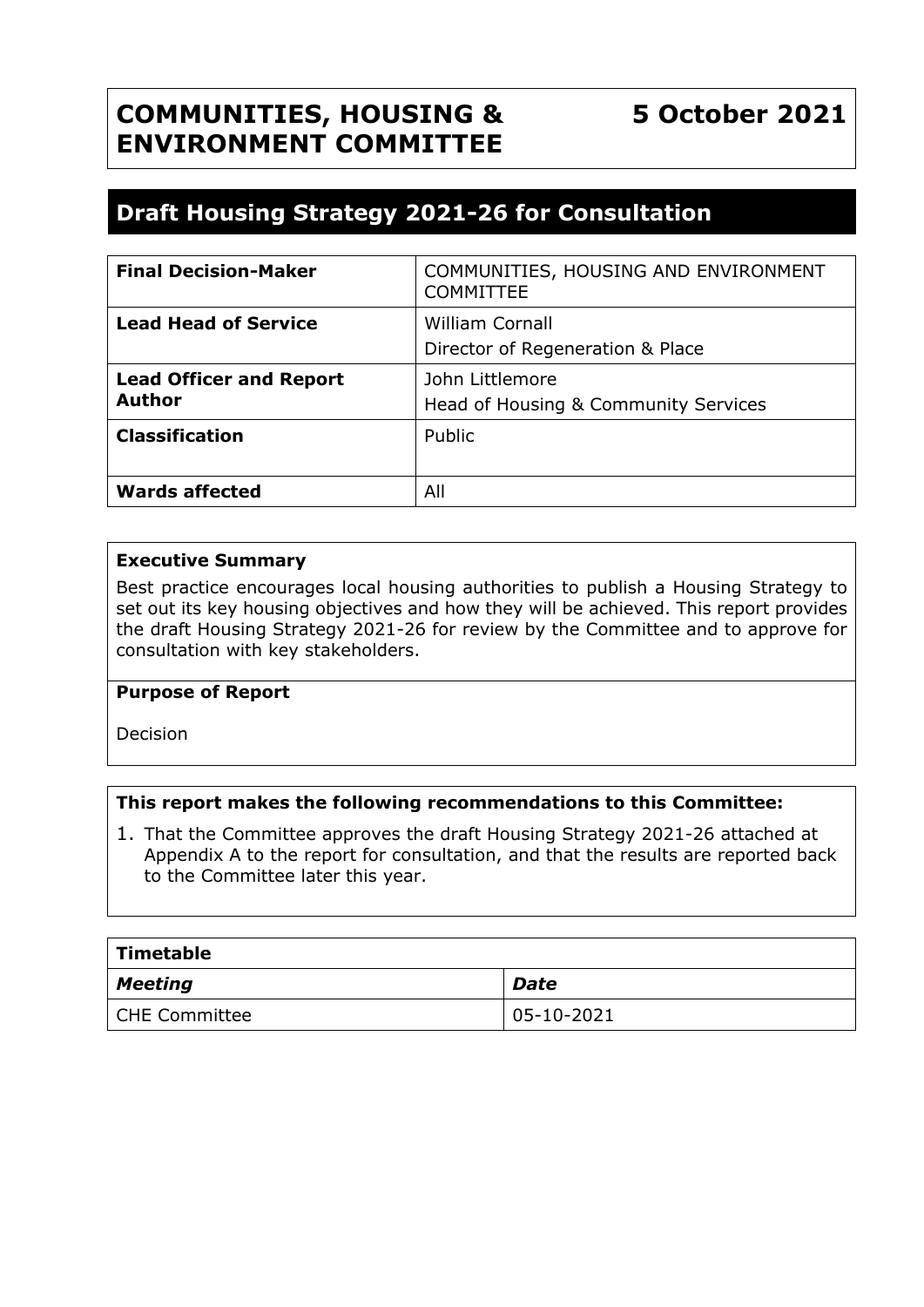# **Draft Housing Strategy 2021-26 for Consultation**

# **1. CROSS-CUTTING ISSUES AND IMPLICATIONS**

| <b>Issue</b>                                              | <b>Implications</b>                                                                                                                                                                                                                                                                                                                                                                                     | Sign-off                                             |
|-----------------------------------------------------------|---------------------------------------------------------------------------------------------------------------------------------------------------------------------------------------------------------------------------------------------------------------------------------------------------------------------------------------------------------------------------------------------------------|------------------------------------------------------|
| <b>Impact on</b><br><b>Corporate</b><br><b>Priorities</b> | The four Strategic Plan objectives are:<br><b>Embracing Growth and Enabling</b><br>Infrastructure<br>Safe, Clean and Green<br>$\bullet$<br><b>Homes and Communities</b><br>$\bullet$<br>A Thriving Place<br>$\bullet$<br>Accepting the recommendations will<br>materially improve the Council's ability<br>to achieve its 'Homes and Communities'<br>and 'Thriving Place' priorities.                   | Head of<br>Housing &<br>Community<br><b>Services</b> |
| <b>Cross</b><br><b>Cutting</b><br><b>Objectives</b>       | The four cross-cutting objectives are:<br>Heritage is Respected<br>$\bullet$<br>Health Inequalities are Addressed and<br>$\bullet$<br>Reduced<br>Deprivation and Social Mobility is<br>Improved<br><b>Biodiversity and Environmental</b><br>$\bullet$<br>Sustainability is respected<br>The report recommendation supports the<br>achievements of the above cross cutting<br>objectives.                | Head of<br>Housing &<br>Community<br><b>Services</b> |
| <b>Risk</b><br><b>Management</b>                          | Covered in the risk section of the<br>$\bullet$<br>report'                                                                                                                                                                                                                                                                                                                                              | Head of<br>Housing &<br>Community<br><b>Services</b> |
| <b>Financial</b>                                          | Implementing the Housing Strategy<br>accounts for a significant element of the<br>Council's overall revenue and capital<br>resources. The revenue budget for<br>housing, net of grants and rental<br>income, amounts to £1.6 million, and<br>there is provision in the capital<br>programme for £79 million of new<br>investment in housing development and<br>regeneration, along with the acquisition | Section 151<br>Officer &<br>Finance<br>Team          |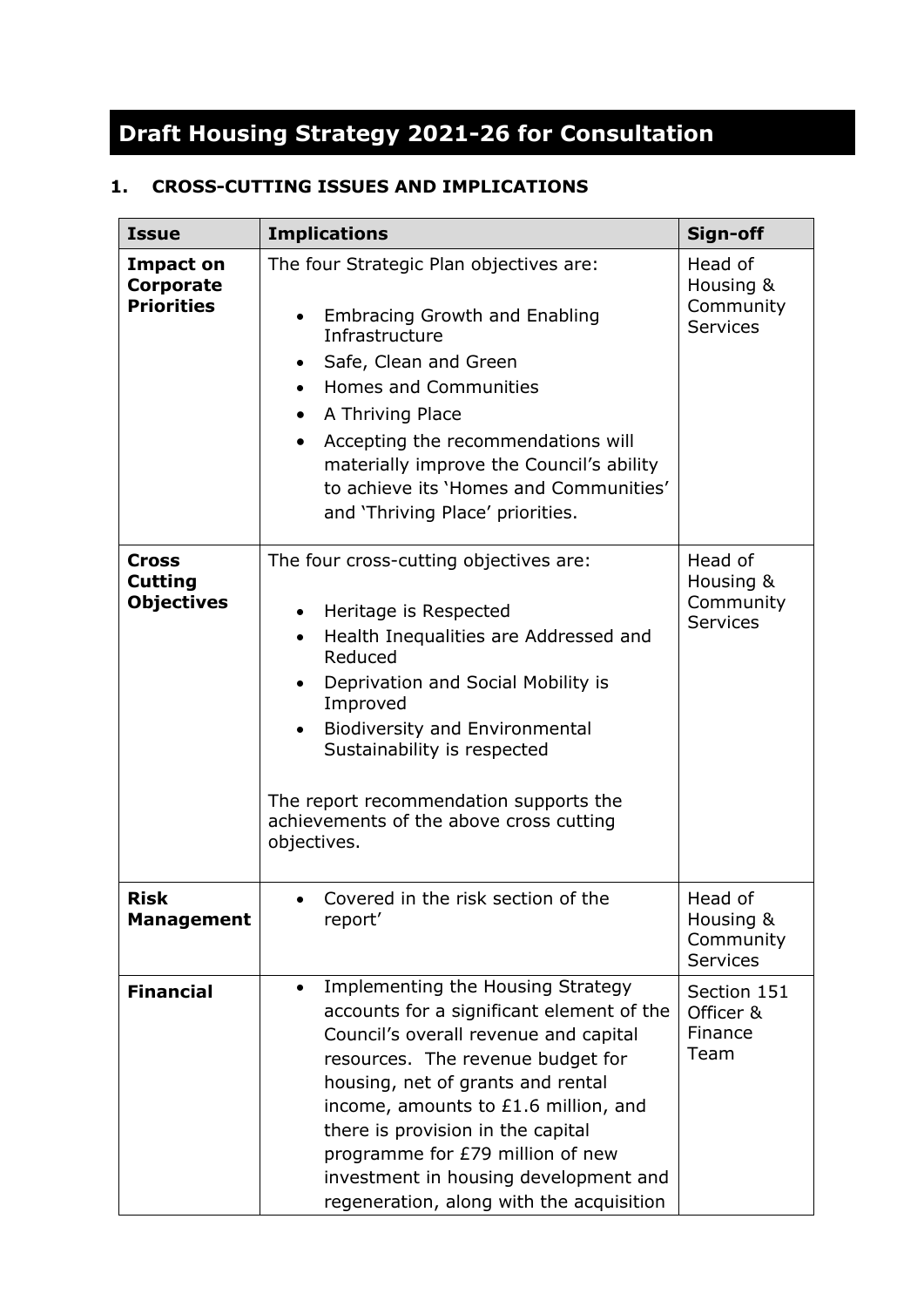|                                                     | of properties for temporary                                                                                                                                                                                                                                                                                                     |                                                      |
|-----------------------------------------------------|---------------------------------------------------------------------------------------------------------------------------------------------------------------------------------------------------------------------------------------------------------------------------------------------------------------------------------|------------------------------------------------------|
|                                                     | accommodation.                                                                                                                                                                                                                                                                                                                  |                                                      |
| <b>Staffing</b>                                     | We will deliver the recommendations<br>$\bullet$<br>with our current staffing.                                                                                                                                                                                                                                                  | Head of<br>Housing &<br>Community<br><b>Services</b> |
| Legal                                               | Acting on the recommendations is<br>$\bullet$<br>within the Council's powers as set out<br>in the Council's Constitution at part<br>1.10, 2.2 and 2.3                                                                                                                                                                           | <b>Team Leader</b><br>(Contentious)                  |
| <b>Privacy and</b><br>Data<br><b>Protection</b>     | Accepting the recommendations will<br>$\bullet$<br>have no direct impact on the volume of<br>data held by the Council. We will hold<br>that data in line with our retention<br>schedules.                                                                                                                                       | Policy and<br>Information<br>Team                    |
| <b>Equalities</b>                                   | We recognise the recommendations<br>$\bullet$<br>may have varying impacts on different<br>communities within<br>Maidstone. Therefore, an equalities<br>impact assessment will be completed<br>following the consultation process.                                                                                               | Policy &<br>Information<br>Manager                   |
| <b>Public</b><br><b>Health</b>                      | We recognise that the<br>$\bullet$<br>recommendations will have a positive<br>impact on population health or that of<br>individuals.                                                                                                                                                                                            | <b>Public Health</b><br>Officer                      |
| <b>Crime and</b><br><b>Disorder</b>                 | The recommendation will have a<br>positive impact on Crime and Disorder.<br>The Community Protection Team have<br>been consulted and mitigation has been<br>proposed                                                                                                                                                            | Head of<br>Housing &<br>Community<br><b>Services</b> |
| <b>Procurement</b>                                  | Not applicable<br>$\bullet$                                                                                                                                                                                                                                                                                                     | Head of<br>Service &<br>Section 151<br>Officer       |
| <b>Biodiversity</b><br>and Climate<br><b>Change</b> | The implications of this report on<br>$\bullet$<br>biodiversity and climate change have<br>been considered and align with Action<br>5.2 to 'Ensure Local Plan review<br>considers level of current and future<br>flood risk and developments are<br>planned accordingly' of the Biodiversity<br>and Climate Change Action Plan. | Biodiversity<br>and Climate<br>Change<br>Manager     |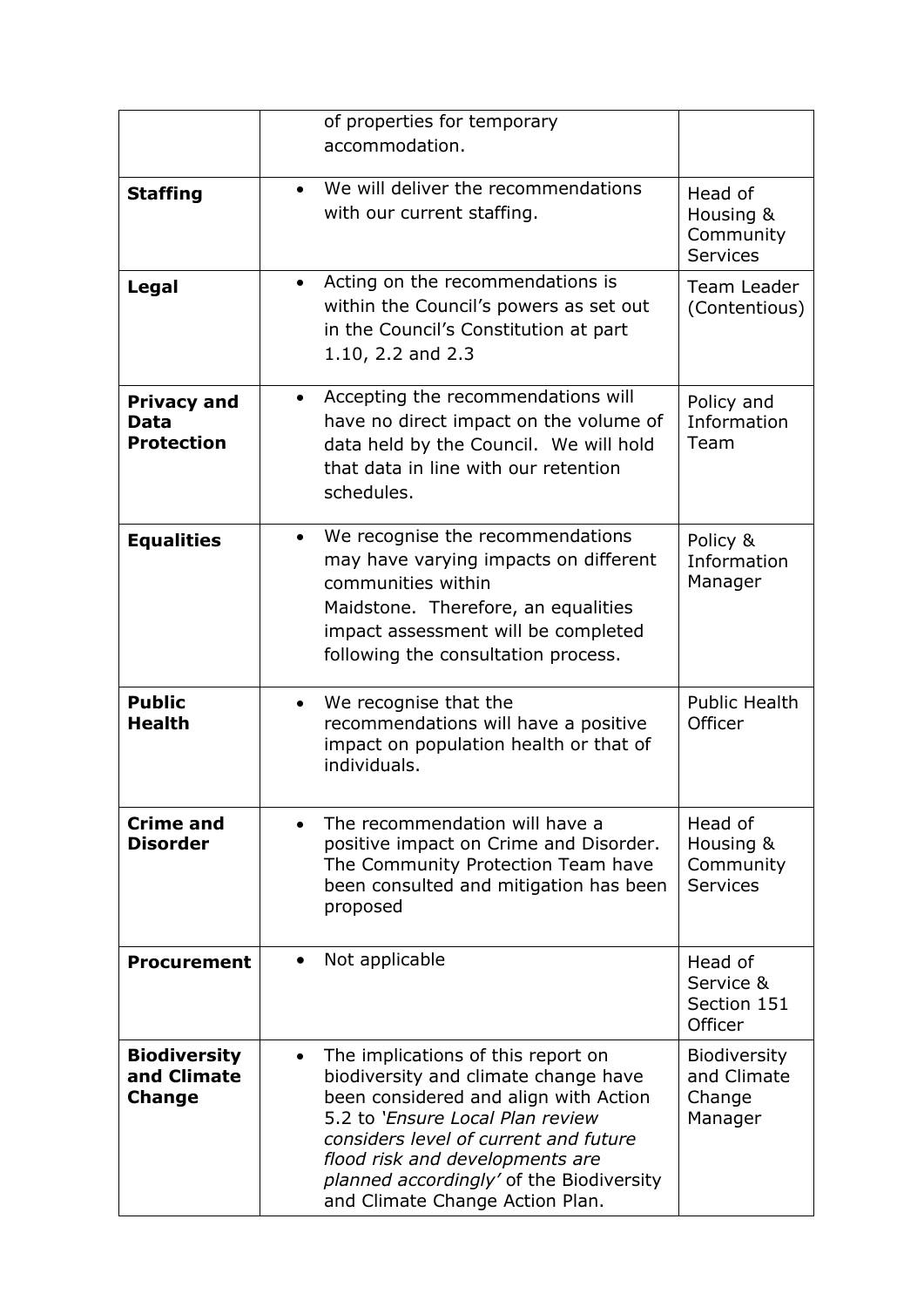| • Additional Implications for consideration<br>include: |                                                                                                                                                               |  |
|---------------------------------------------------------|---------------------------------------------------------------------------------------------------------------------------------------------------------------|--|
| i.                                                      | Sourcing sustainable building<br>materials and audit and<br>management to reduce building<br>materials waste and carbon<br>reduction for sustainable housing. |  |
| ii.                                                     | Sustainable housing for future<br>expected impacts of climate change<br>eg. Heatwaves, heavier rains,<br>flooding.                                            |  |
| iii.                                                    | Increase tree coverage, biodiversity<br>and environmental protection where<br>possible.                                                                       |  |
| iv.                                                     | Align with Climate Adaption needs,<br>as well as energy and water<br>efficiency goals.                                                                        |  |

# **2. INTRODUCTION AND BACKGROUND**

- 2.1 Good practice dictates that the Council produce and maintains a Housing Strategy that sets out the local housing authority's vision for housing in its area. The Strategy describes the objectives, policies and targets for how the authority intends to manage and deliver its strategic housing role and provides an overarching framework against which the authority considers and formulates other policies on more specific housing issues.
- 2.2 The Housing Strategy will reflect both national and local policy, as well as the on local market conditions. In developing our Housing Strategy close liaison has taken place with our Policy Team and Spatial Planning Team to ensure synergy between it and both the Council's overarching Strategic Plan (2018- 2045) and other key Council policies.
- 2.3 Following best practice guidelines, the Housing Strategy should: **Analyse the housing needs locally that illustrate the challenges that the Strategy is seeking to solve.** This analysis could include, for example, data on:
	- Mismatches between the supply and demand for housing
	- Address affordability across different sub-groups
	- Comparison of recent growth in rents and incomes
	- Vacancy rates, housing standards including physical conditions
	- Impact on health and wellbeing of residents linked to housing
- 2.4 **Define the policy objectives the local authority hopes to achieve through the strategy.** The Strategy will identify overarching priorities that will form the basis for developing an action plan in the next iteration of the Strategy.
- 2.5 **Develop a comprehensive approach to meeting these objectives using the full array of resources available to the local authority and key partners**. This approach should draw on the broad set of resources and policy tools available to the local authority, including: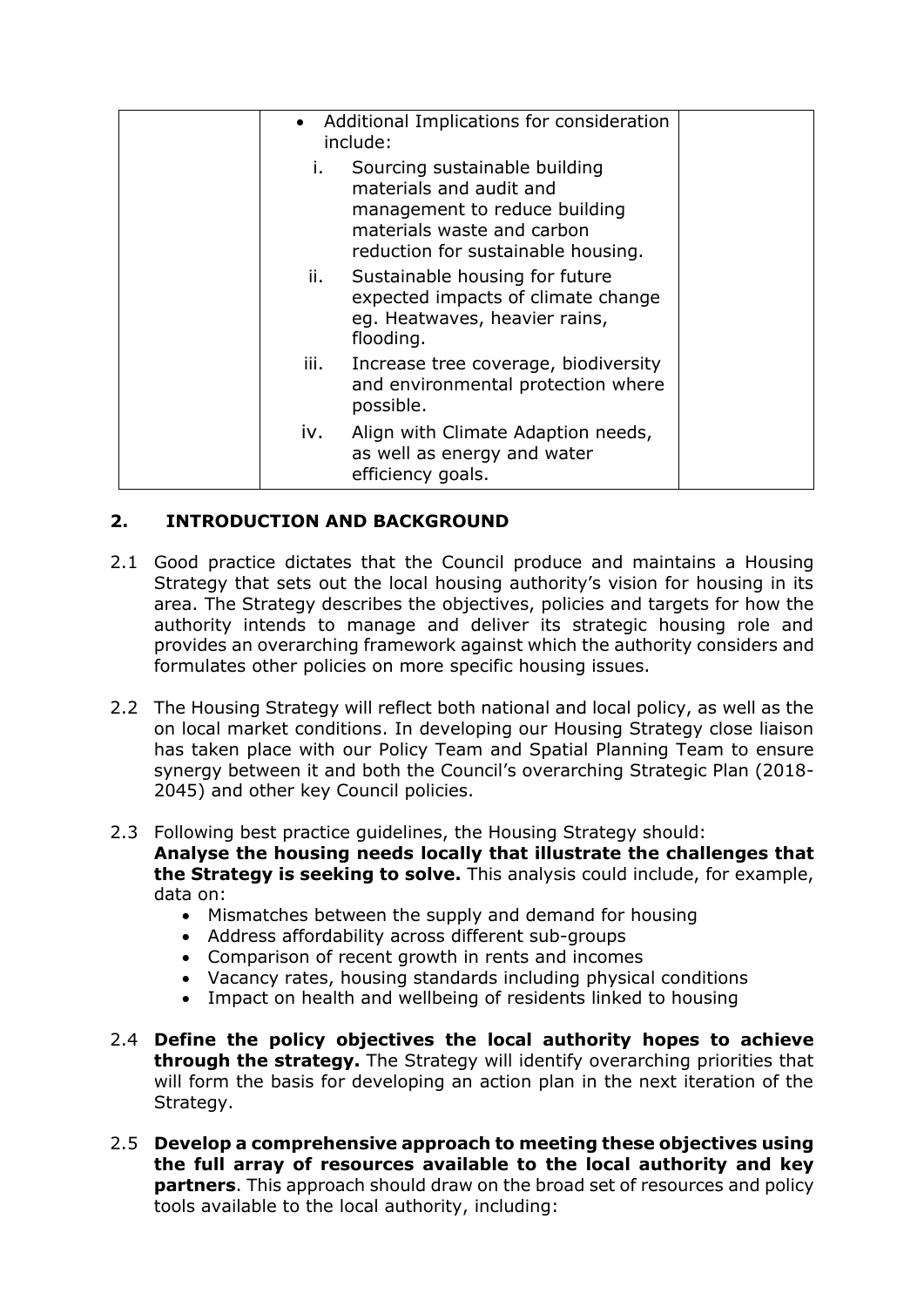- Central government and local authority grants
- Direct intervention by delivering new housing either through MBC or Maidstone Property Holdings Ltd
- Supporting housing association partners to deliver new affordable housing
- Ensuring that existing housing meets with the statutory and local policy housing standards and enforcement processes
- Providing supported accommodation and services to assist the vulnerable members of our community
- Delivering initiatives linked to addressing fuel poverty and climate change & energy efficent homes
- 2.6 **Identify funding sources and contingencies.** Funding sources might include one-time grants, such as through Homes England, the use of the Council's capital receipts, or long-term borrowing through the Public Loans Board or other reputable source. Opportunities to accrue external grants for both capital and revenue will be explored and fully exploited.
- 2.7 **Develop a plan for implementing the recommended approaches.** Following the consultation period with our key stakeholders, an action plan will be developed and presented to a future meeting of the Committee that will set out how the Council will achieve the objectives set out in the Strategy, to be delivered over a 5-year plan period. The action plan will identify key stakeholders that will assist the Council to deliver those objectives and where necessary identify funding sources.
- 2.8 The action plan will be developed with the Council's Policy and Information Team and be complemented by a dashboard of metrics that will allow the Committee to track progress of key policy objectives on a regular basis. This will highlight bottlenecks that can be addressed in a timely manner including with more resources or policy modifications.
- 2.9 Included in the report appendix is a summary of the excellent progress that was made against the previous Housing Strategy's Action Plan. Many of the objectives have been achieved or are making good progress towards their delivery. An up to date commentary is provided against each action to enable the Committee to see how these actions have progressed.
- 2.10 The draft Housing Strategy sets out three key areas:
	- Priority 1: Enable the delivery of high-quality new homes that meet local housing need
	- Priority 2: Ensure existing homes are safe, sustainable, of good quality, and support residents' health and wellbeing
	- Priority 3: Prevent homelessness and enable vulnerable people to access appropriate housing and support
- 2.11 These priority areas not only reflect the continuation of the existing Housing Strategy but also flow from the evidence gathered from a number of sources, including the developing Strategic Housing Market Assessment and statutory homelessness activity returns (HCLIC).
- 2.12 The consultation will focus on whether internal and external stakeholders agree that these are the correct priority areas; whether any other key